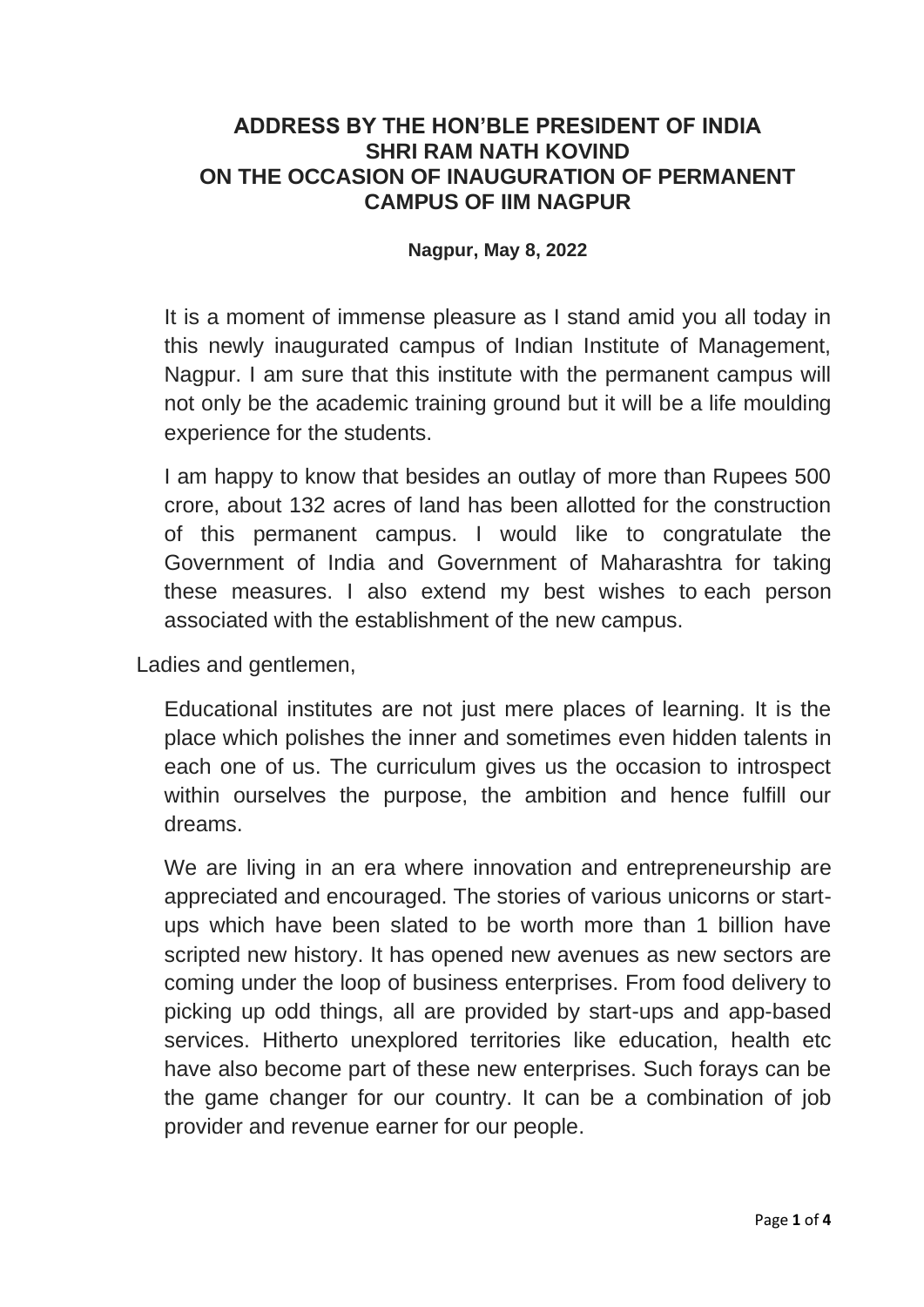Both innovation and entrepreneurship have the ability to not just ease our lives through technology but can also provide employment opportunities to many people. I am sure that the eco-system at IIM, Nagpur will promote among the students the mindset of becoming job-creators, instead of being job-seekers. What requires is a spark from bright minds like you to bring these together.

It is indeed a mark of appreciation that IIM, Nagpur has established seven Centres of Excellence. I am happy to know that IIM, Nagpur through its Centre for Entrepreneurship has established IIM Nagpur Foundation for Entrepreneurship Development (InFED). What is a matter of immense pride is that InFED has successfully enabled women entrepreneurs to graduate from Women Startup Program and six of them have even launched their enterprises. Such programs provide an effective platform for women empowerment. I strongly believe that our daughters whenever provided an adequate platform, always shine to the optimum. It is a true tribute to the land of Savitribai Phule and Dr. Anandibai Joshi who were the first few stalwarts in the field of education and medicine.

I am happy to know that IIM Nagpur has begun taking steps in the direction of encouraging innovation. It has also assumed the responsibility of being a 'Regional Innovation Organizer' which works as a business incubator providing support services for innovation and entrepreneurship. It is through these ventures can we dream of being an Atmanirbhar Bharat.

Ladies and Gentlemen,

I am happy to know that this state of the art sprawling campus is a subject of appreciation. The campus portrays history of the region in the form of artwork and murals. I have been told that this Institute which is located in Multi-product Special Economic Zone called MIHAN is the first of its kind in the country. The building of this campus has been awarded the prestigious GRIHA 4 Star LD Rating Award for its energy efficiency initiatives. It reflects the commitment towards the environment. I hope that the students of this Institute will carry forward this legacy.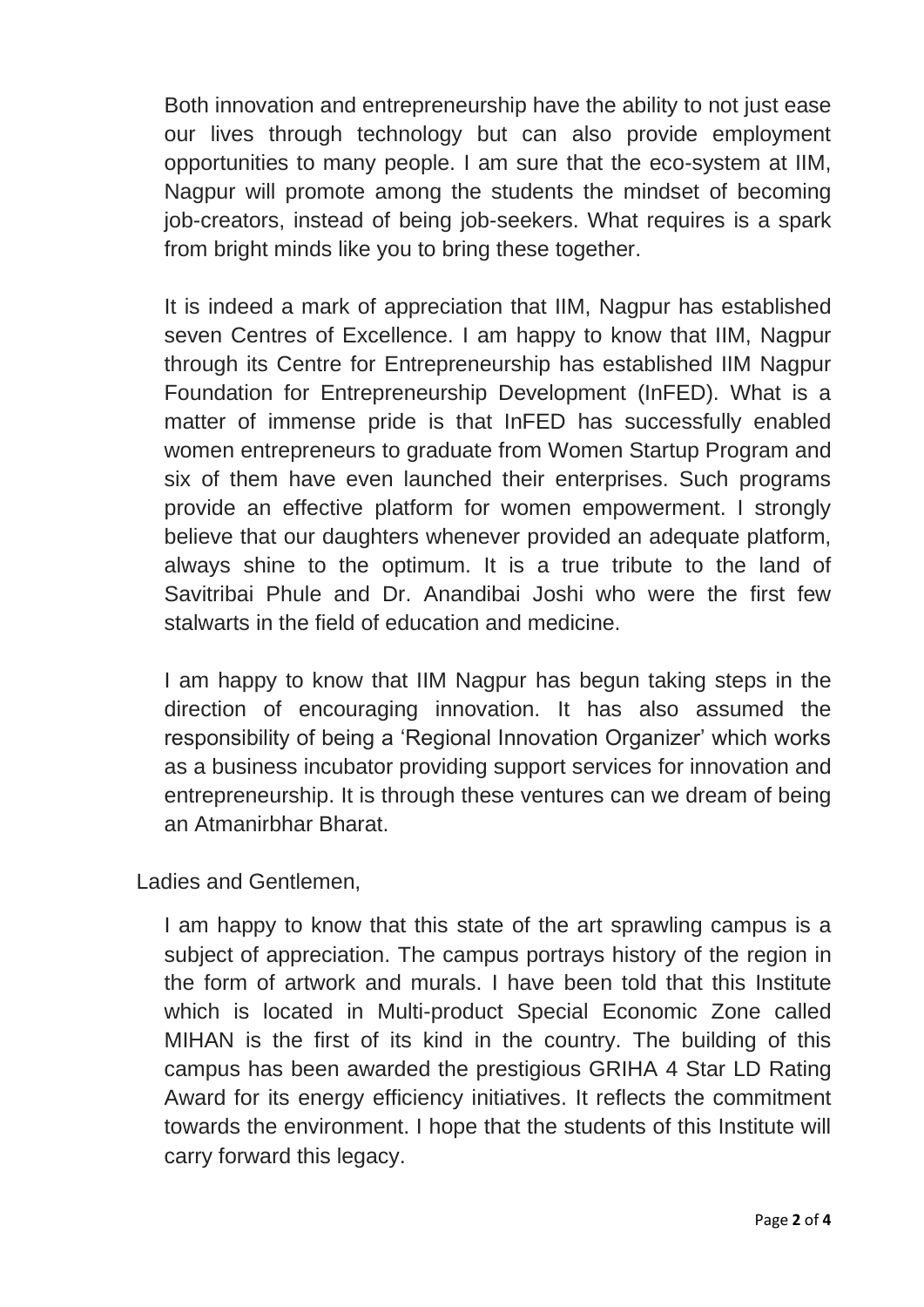This Institute is blessed to be in the land of Nagpur. The city of Nagpur is famous for being the place which was chosen by Baba Saheb Dr. Bhimrao Ambedkar, the architect of the Indian Constitution for his Deeksha-sthal. The land of Maharashtra has always been a vibrant social, economic and political centre. It was here that the seeds of social revolution of Dr. Ambedkar were sowed.

City of Nagpur is famous for the Zero milestone and hence often considered to be at the center of India. It is also in close vicinity of Sevagram Ashram which was home to Mahatma Gandhi and the place from where much of our freedom struggle was carried forward. Be it political, religious or cultural, the ethnic fabric of the state of Maharashtra has always been rich.

My dear young friends,

This new campus of IIM, Nagpur is the cradle for our young minds who would be soon stepping out in the world of new opportunities and accomplishments. My young friends gathered here are not merely the makers of their own destiny but of our country and on a wider canvas, the entire world. As we live in an interconnected world, you will soon be globe-trotters as professionals. However, in this pursuit, never forget the spirit and ethics of our country. You would be the emissaries of Indian culture and wisdom around the world and your performance would be the standard set for the entire country. I am sure that your success would be a matter of pride for every Indian.

Ladies and Gentlemen,

Our traditions have always emphasized upon sharing, especially in the field of knowledge. Hence, it is our duty to share the knowledge which we have gathered. It was probably this principle, which led IIM, Ahmedabad mentor an institute like IIM, Nagpur. Just as IIM Ahmedabad has provided mentorship to IIM, Nagpur, I hope that the leading professional schools of our country, technical, management or humanities will provide mentorship to establish similar institutions. Knowledge sharing leads to greater growth of knowledge itself. The